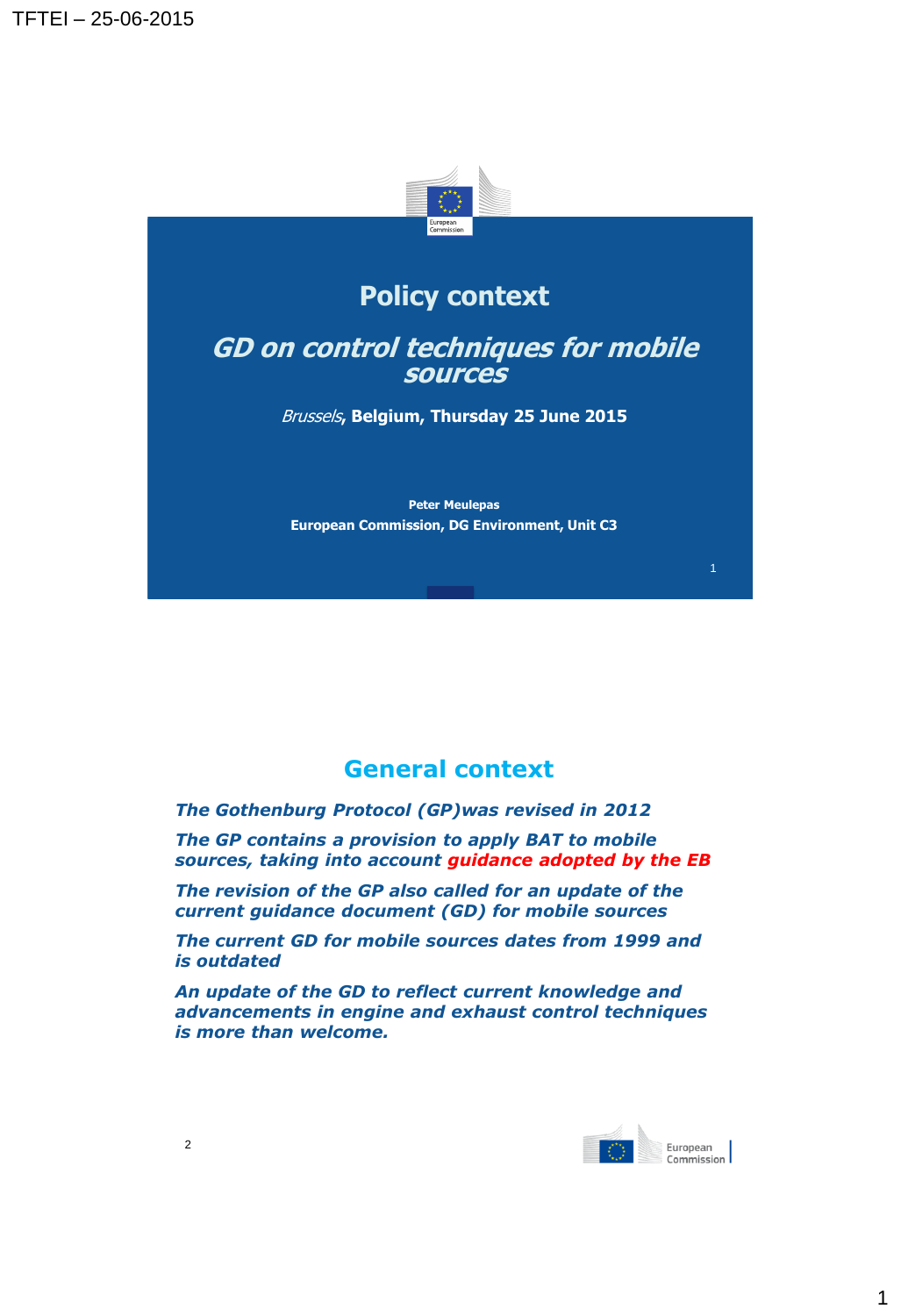### **Technical report and draft updated GD**

*The technical report is an excellent and very comprehensive source of information for policymakers.*

#### *It provides information on:*

- **Available techniques to control emissions from road and non-road mobile sources (the full range of engines and vehicle types)**
- **An analysis of these techniques and identification of potential BAT**
- **Exhaust emissions, non-exhaust emissions**
- **Technical measures, non-technical measures for existing and new**
- **Focus on pollutants covered by GP (in particular NOX, VOC, PM)**

*Together with the updated GD, it can steer policy makers in taking action where needed and most effective*





#### **Emission contribution of mobile sources**

*Mobile sources contribute varying amounts of emissions, depending on the pollutant and category*

*The relevance of a specific mobile source category to total emissions varies between the different areas of the UNECE region: North America (NAM), Western Europe (WEU, Central and Eastern Europe (CEE), and the Eastern Europe, Central Caucasus and Asia Region (EECCA)*

*Following charts (see technical report) provide an overview about current emission shares of mobile sources in the 4 major regions of UNECE*

*It provides and idea where and for which mobile source categories the updated information on mobile sources can be most useful for policy makers*



4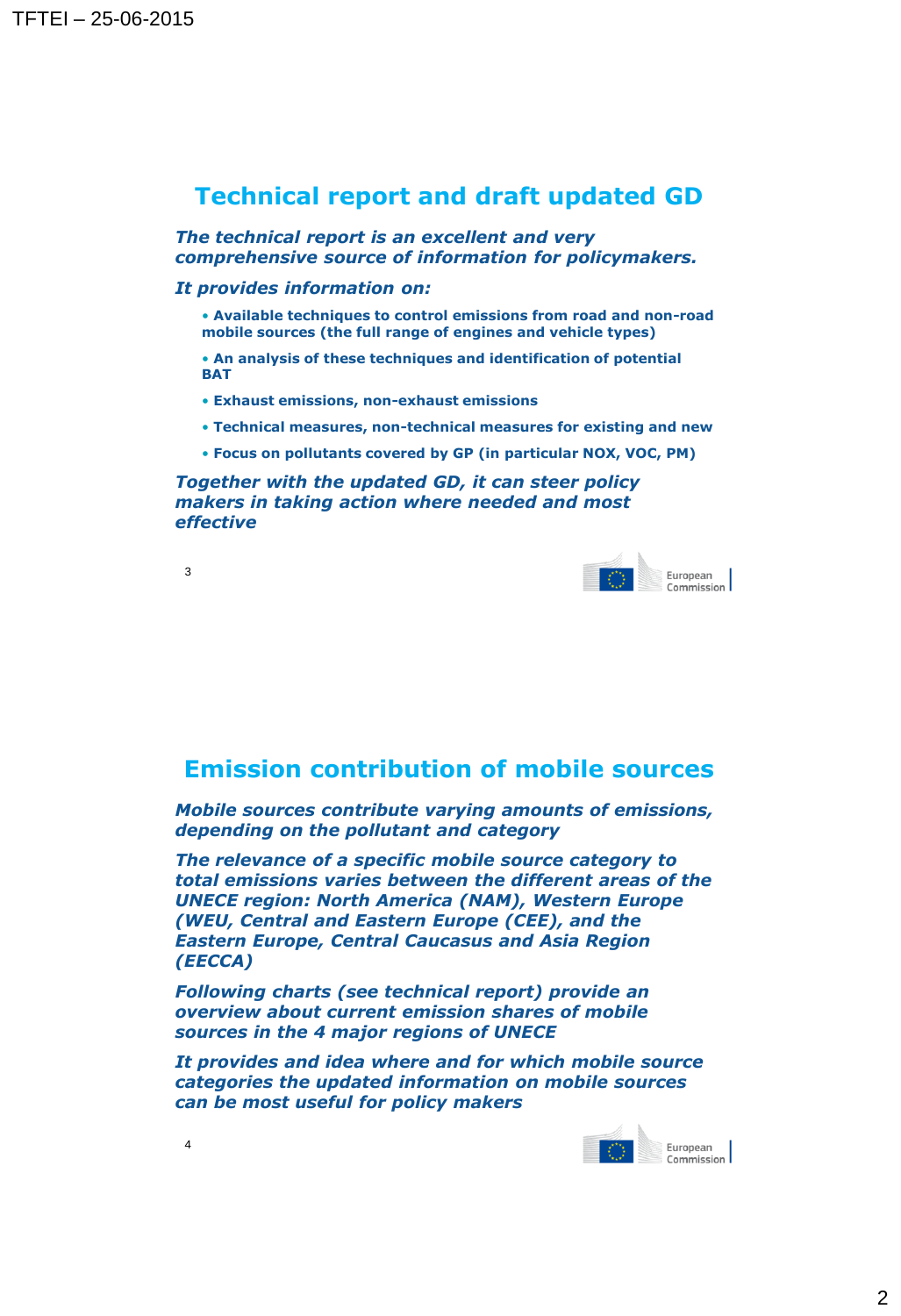

# **Emission contributions of mobile sources (NOX)**

**Emission contributions of mobile sources (PM2.5)**



5

3